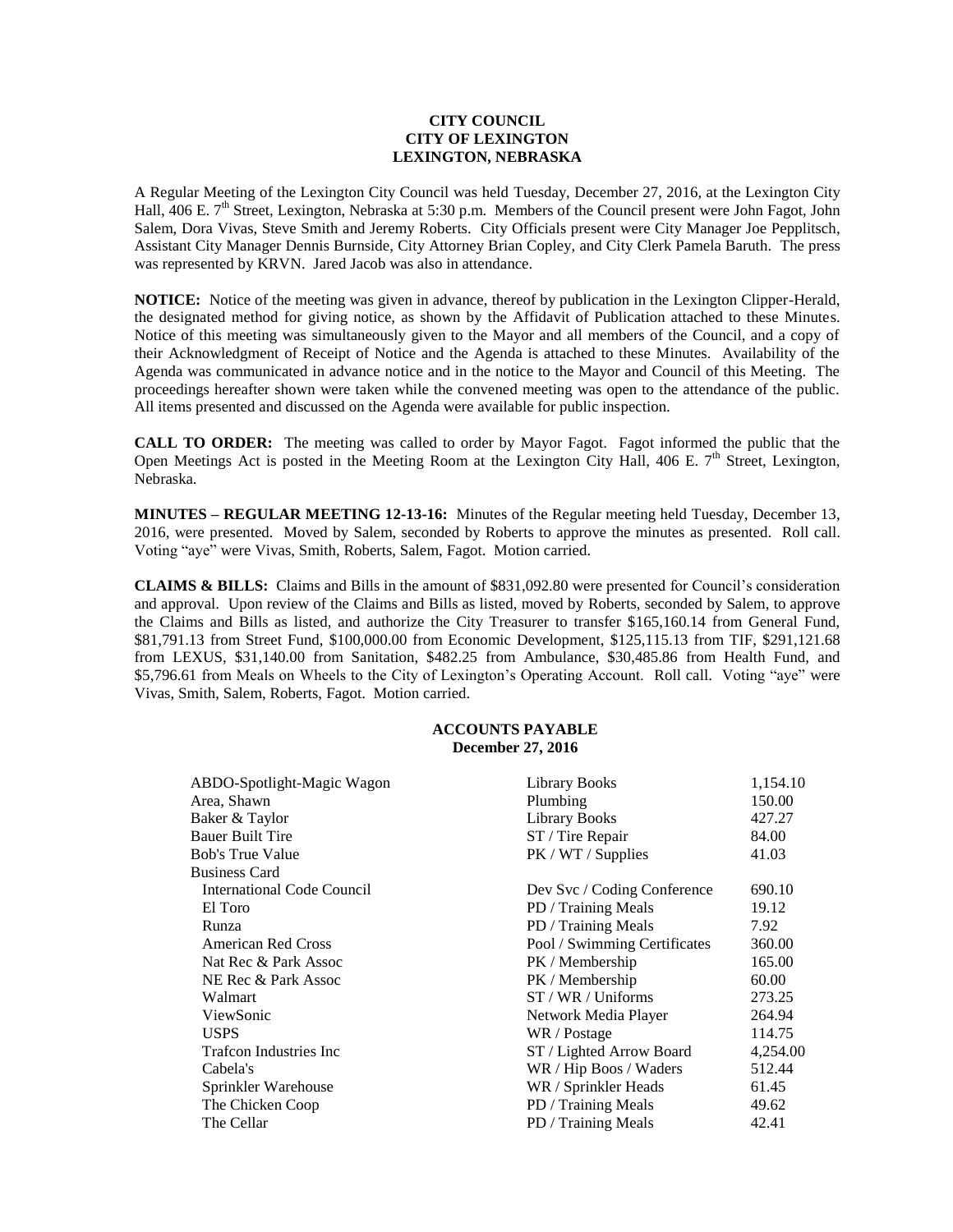Community Development Agency TIF/CDA/Kirkpatrick Land/Prop Tax Lexington City Payroll Account:

Taco Bell PD / Training Meals 9.72 Godfather's Pizza **PD** / Training Meals 7.69 TASER Taser Training 225.00 Cash-Wa Distributing GGC / Food & Supplies 4,181.32 CCP Industries SW / Testing Supplies 133.85 Central Plains Library System Library Training 20.00 Chesterman Company PK / Beverages 326.40 125,115.13 Danko Emergency Equipment FD / Uniforms / Equipment 633.84 Dan's Sanitation **Recycling Boxes** 1,515.80 Davis Energy, Inc. 6. The FD / ST / Fuel 3,927.74 Dawson County Clerk WWTP/Drainage Tax-WR/'17 Pickup 1,762.32 Downey Drilling Econ Dev Loan 100,000.00 Dutton-Lainson Co EL / Hubs 28.78 Eakes Office Solutions Library / Office Supplies 43.36 Electrical Engineering & Equipment PK / ST / Light Bulbs / Parts 278.87 Energy Pioneer Solutions Monthly Payments 2,186.91 Fagot Refrigeration & Electric Inc PK / SW / Heat / Control Wiring 658.60 Fastenal Company **Impact Wrench/Hammer Drill** 763.98 Fyr-Tek Pumper Maint/Hose/Clamp 1,031.70 Gale/CENAGE Learning Library Books 97.87 Galls **PD** / Uniforms 157.31 Gempler's PK / Equipment 319.25 Grainger SW/Insulated Coat/Seal Bearing 1,118.45 Great Western Bank **Library / Petty Cash** 213.60 Halsen Products Co **ST** / Helmet Liners 194.05 HD Supply Meter Gaskets / Flanges / Tools 440.64 Health Claims Fund Claims 30,448.86 Hiland Dairy Foods Company LLC MOW / Food & Beverages 545.22 HOA Solutions SW / Pump Control 855.60 Holbein, Dahlas Truck Maintenance/Repairs 1,000.00 Hunt Cleaners **ST** / Insulated Gloves 143.18 Husker Illustrated Library Books 58.83 Johnson Service Company SW / Lift Station / Sewer Main 2,319.50 Knapp Electric Inc **SW** / Pump Repair 2,353.23 Payroll **Wages** 236,084.06 Social Security **Employer Portion / FICA Med** 9,760.32 Union Bank & Trust **Employer Portion / Pension** 4,374.05 Union Bank & Trust **Police Pension** 2,852.32 ICMA City Manager Pension 870.87 Lexington, City of Franchise Fees 77,069.18 Lexington Newspapers Publications 590.46 Lexington Public School / FFA PK / Trees 250.00 Lexus 38,374.24 Mead Lumber & Rental - Lexington PK / ST / Supplies / Shelves 35.87 MicroMarketing 2,449.61 Miller & Associates Inc 2016 CIS Const Services 28,764.50 Municipal Supply Inc of Nebraska WR / Pipe Fittings 3,318.70 NADA Used Car Guide **Library Books** 115.00 NE Public Health Environmental Lab WR Testing 349.00 Nebraska Machinery ST / EL / Equipment Repair 4,374.97 Oliver Consulting Services Inc Library / Computer Service 476.80 Paulsen Inc. **WI** / Main Repairs 1,098.64 Platte Valley Auto **PK** / WT / SW / Ford F250 75,641.00 Plum Creek Medical Group Flu Shots 57.00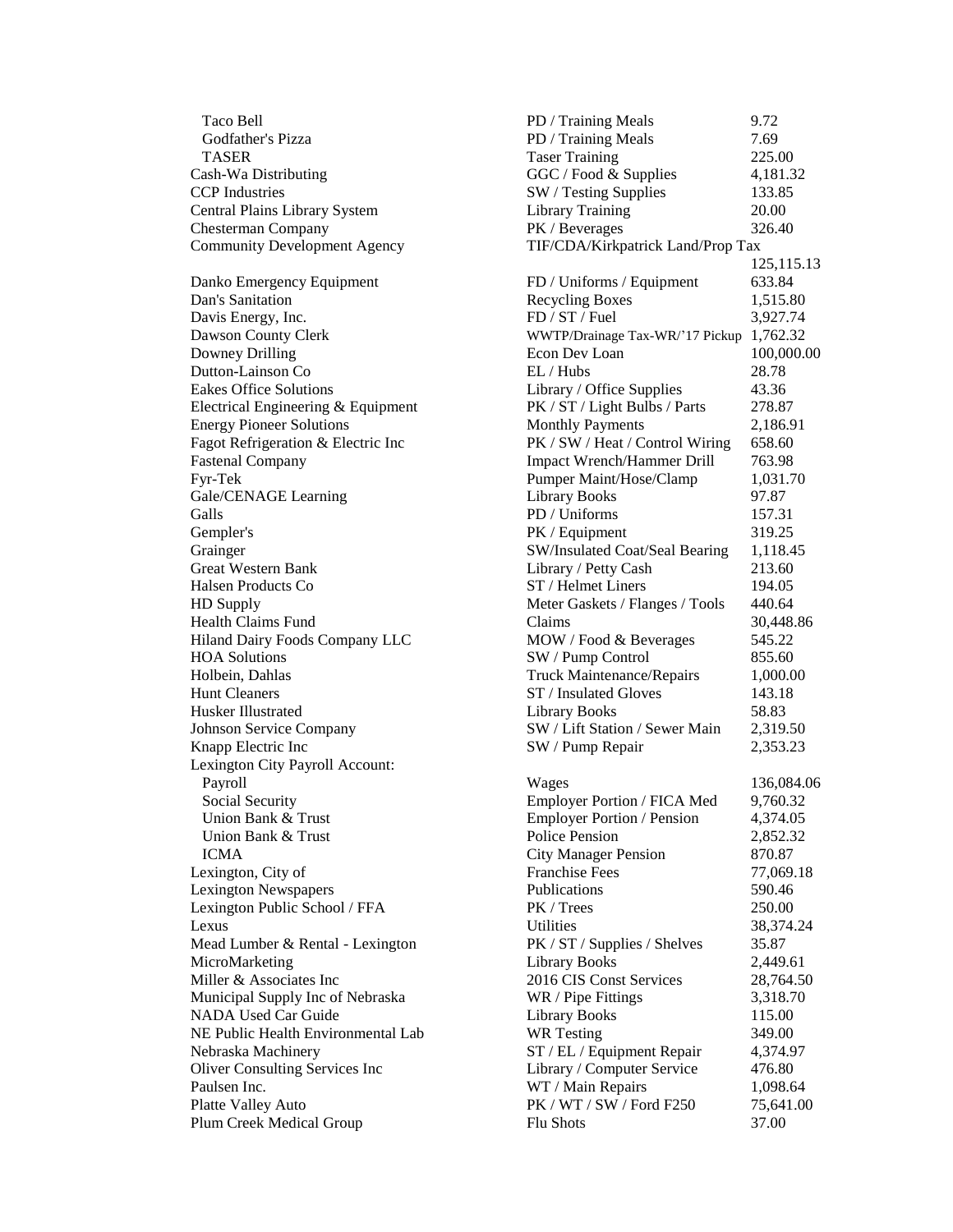Quick Quilts Library Books 21.98 Service Master **1988** Service Master **5,015.00** Janitorial Services 5,015.00 Sirchie Evidence Supplies 61.96 Subway Dept Head Meeting 71.70 S W Auto Parts Dev Svc / Oil 150.01 The Thompson Co Food & Supplies 1,443.34 Todd Wilson, P.C. **Professional Fees** 1,200.00 Total Funds by Hasler **Postage** 2,000.00 Unisan FD / Janitorial Supplies 97.04 USA Blue Book **WWTP** / Clarifier 322.81 Van Kirk Sand & Gravel Inc 5T / Inlet Lid 2,000.00 Village Uniform GGC / Janitorial Supplies 50.84 Walmart PK / GGC / Library / Supplies 504.33 Weathercraft Companies FD / Door Repair 455.00 Zoll **FD** / Supplies 105.00 Awards Plus Retirement Plaque 98.10 Baker & Taylor **Library Books** 11.97 Bamford Inc PK/Field House Outside Services 200.00 Brecks, Bill Flood Plain Training 202.92 Conney Safety ST / SW / Gloves / Earplugs 521.09 Dan's Sanitation Sanitation Fees 31,140.00 Davis Energy, Inc. 69. The Energy of the Energy of the Energy of Type and Type I amplitude 179.66 Fagot Refrigeration & Electric Inc ST / Electrical Repair 1,199.15 Fastenal Company ST / Shelving Casters 82.71 Great Western Bank-City Petty Cash PD/PK/SW/WT/Postage/Pickup Tags36.45 Great Western Bank-Lib. Petty Cash Postage 24.22 Johnstone Supply **PK** / Fieldhouse Filters 111.60 Kearney Hub 153.40 Lexington, City of Franchise Fees 82,124.24 Lexington Community Foundation Fieldhouse Donations 180.84 Lexington Newspapers Council Meeting Notice 8.99 Mead Lumber SW / Hardware 13.28 Miller & Associates Inc WR / NW 5th Addition 20,492.60 Mr Automotive **FD** / Lift Support 16.47 Nebraskaland Tire Inc **Nebraskaland Tire Inc** WR / Truck Maintenance 496.51 OmniSite SW / Wireless Reporting 14.37 Physio Control **FD** / Medical Supplies 41.40 Statewide Collection **Collection** Collection Fees 82.45 Verizon Wireless Cell Phone Service 351.78

Presto-X Library / Pest Control 75.00 TOTAL CLAIMS: 831,092.80

**FINANCIAL REPORT:** Moved Vivas, seconded by Salem, to accept the financial report for November 2016 as presented. Roll call. Voting "aye" were Roberts, Smith, Salem, Vivas, Fagot. Motion carried.

**ORDINANCE:** Ordinance No. 2383 entitled "AN ORDINANCE APPOINTING CITY OFFICIALS; TO PROVIDE FOR AN EFFECTIVE DATE AND FOR PUBLICATION IN PAMPHLET FORM" was presented. Following discussion, moved by Smith, seconded by Salem, to suspend the rules regarding the reading of an ordinance on three different occasions. Roll call. Voting "aye" were Vivas, Roberts, Salem, Smith, Fagot. Motion carried.

Ordinance No. 2383 was presented on final reading. Moved by Salem, seconded by Vivas, to approve Ordinance No. 2383 on final reading. Roll call. Voting "aye" were Smith, Roberts, Vivas, Salem, Fagot. Motion carried.